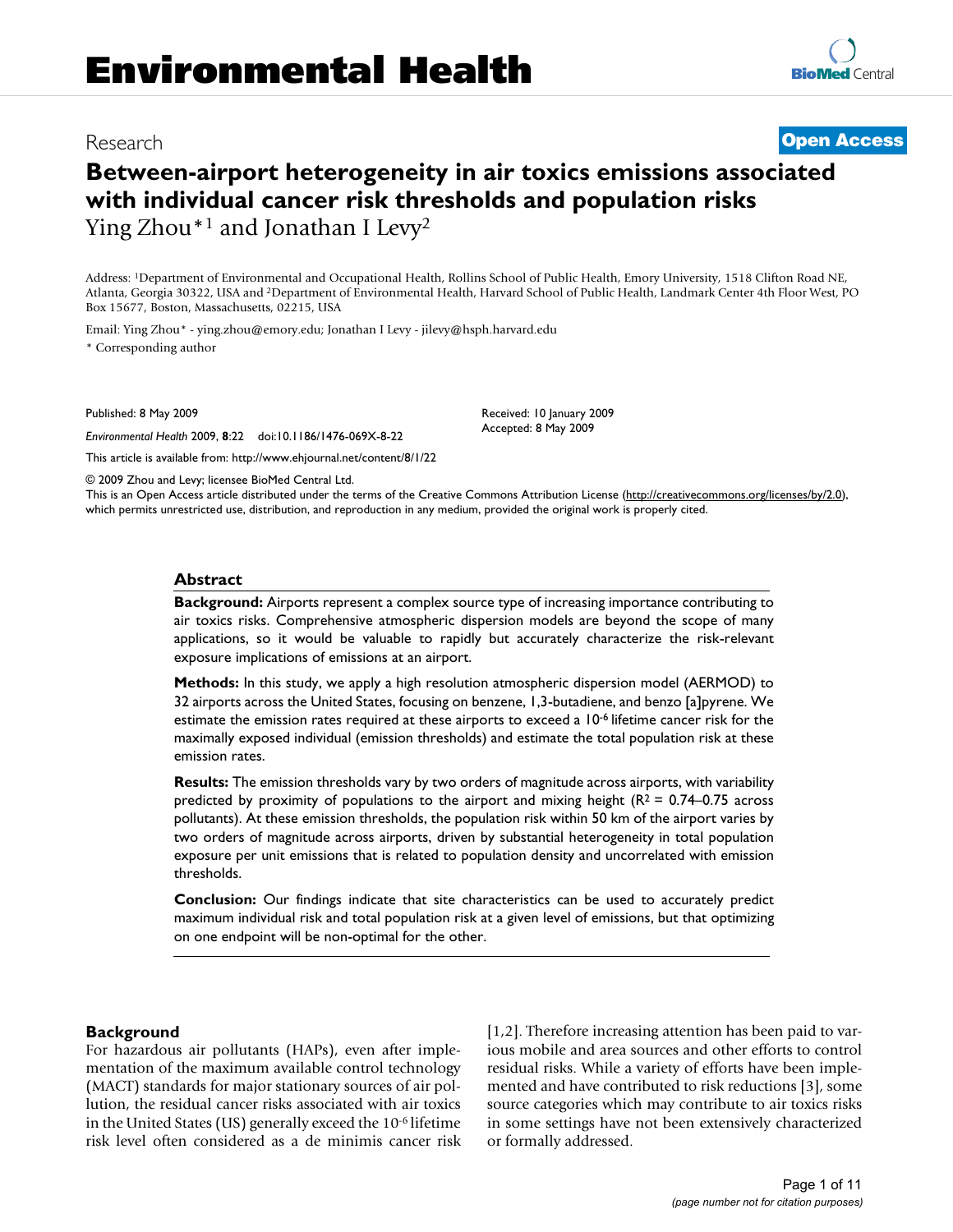Airports represent a complex source type of increasing importance in many areas. Airports do not meet the definition of a major or area source under Section 112 of the Clean Air Act [4], yet include a combination of sources that contribute to air toxics risks. For example, a study of air toxics risks from O'Hare International Airport in Chicago, Illinois (ORD) [5], estimated that cancer risks associated with the airport exceeded 10-6 for a 1000 square mile area surrounding the airport, with a maximum individual risk (MIR) of 10-4. Aircrafts, which contributed 87 percent of these risks, are considered mobile sources but are not subject to the requirements of Section 112 [6].

However, modeling risks from airports or from proposed airport expansions can be complex and somewhat uncertain, given the need for accurate emissions inventories and atmospheric dispersion models that address the intricacies of airport emissions (i.e. aircraft emissions that vary over time and space, including vertically). For this reason, some have concluded that currently available data are inadequate to conduct air toxics risk assessments for airports [6]. For airports, even screening analyses can therefore be time consuming and computationally intensive.

In spite of these data and analytical limitations, there is increasing interest among community groups and other stakeholders in including air toxics risks when considering the marginal contribution of airports or proposed airport expansions to health risks [7]. Given this, it would be desirable to be able to quickly but reasonably estimate the emission rate required for a specific airport to reach a given MIR threshold (which we henceforth define as the de minimis individual risk emission threshold, or DMI-RET). In principle, the DMIRET would depend on the proximity of populations to runways and taxiways, meteorological conditions, and the proportion of ground-level versus elevated emissions. It would also depend on the characteristics of the pollutant itself, including its potency, chemical reactivity, and whether it is found in the gas or particle phase.

If the DMIRET could be predicted by these and other covariates for a given toxic air pollutant, the likelihood of MIR thresholds being exceeded could be quickly evaluated. This would allow national regulatory agencies to quickly determine which airports would require greater attention and more extensive modeling efforts to address air toxics. In addition, it would allow interested community groups to quickly ascertain whether an airport or airport expansion would likely contribute to air toxics health risks.

However, focusing exclusively on MIR thresholds in making prioritization decisions could be non-optimal. Although many screening-level cancer risk characterizations are driven initially by an individual risk perspective [3], cost-benefit or related analyses would require population risk estimates, i.e. the sum of individual risks. For example, in the evaluation of residual risks for HAPs, if a source/pollutant combination exceeds the MIR threshold, then the number of people at various risk levels and other considerations are utilized in formulating risk management decisions [3]. It would therefore be important to determine whether population risk measures are correlated with the MIR measures. It is possible that a source would have a lower MIR but a greater total population risk, based on the spatial gradient of concentrations, downwind population density, and other factors.

In this study, we determine for 32 airports distributed across the US the minimum aircraft emission rates of three HAPs with differing potencies and chemical characteristics (benzene, 1,3-butadiene, and benzo [a]pyrene) that would lead to a MIR of 10-6. We determine whether significant variability exists in these minimum emission rates and develop models to explain any observed variability based on publicly available covariates. We also calculate the total population risk within 50 km of the airport at these minimum emission rates, and we determine which covariates predict these various measures and whether they are correlated with one another. These analyses allow us to consider the likelihood that an emphasis on avoiding MIR thresholds would be an optimal strategy from a population risk perspective.

# **Methods**

# *Airport sample selection*

As applying detailed atmospheric dispersion models to characterize the marginal effects of all individual airports in the US was infeasible, we instead selected a subset of airports that were representative of the US and adequate to characterize variability in the DMIRET. We began with a set of 325 airports that had been previously characterized using the Emissions and Dispersion Modeling System (EDMS) [8], a combined emissions and dispersion model for assessing air quality at civilian airports and military air bases [9]. These airports represent 95% of commercial jet aircraft operations. We stratified the data set into four census regions – Northeast, Midwest, South and West, as defined by the US Census Bureau [10]. We then randomly selected 10 percent of airports in each region, yielding 5 airports in the Northeast, 8 in the Midwest, 12 in the South, and 7 in the West (Figure 1). Therefore, we obtained a sample of 32 airports for this study, which balanced the need for a large enough sample size for regression analysis with the limitation on computational capacity for air dispersion modeling.

# *Atmospheric modeling*

We modeled the incremental concentration due to aircraft emissions from airports in the study sample using AER-MOD. AERMOD's concentration estimates are based on a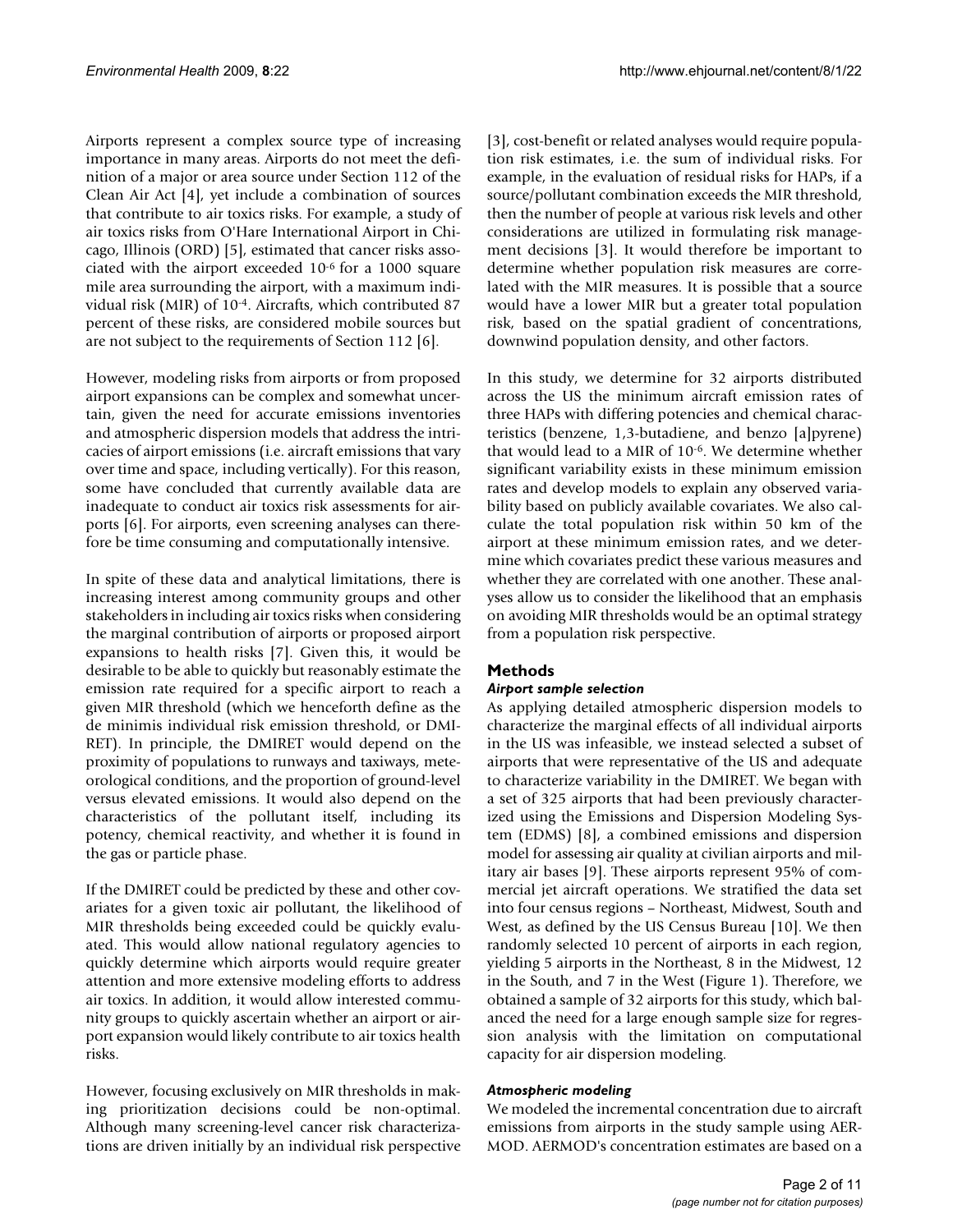

#### **Figure 1 Location of 32 airports chosen for the analysis**.

steady-state plume approach with significant improvements over previous commonly applied regulatory dispersion models [11,12]. The concentration distribution predicted by AERMOD has been compared with 16 field studies and one laboratory wind tunnel study. With few exceptions, AERMOD's performance is superior to that of the other applied models tested [12]. Breeze AERMOD 6 Graphical User Interface [13] was used to enter input parameters to AERMOD while the executable AERMOD version 07026 by US Environmental Protection Agency (EPA) [14,15] was used to calculate the incremental concentrations.

Several preprocessors are used to generate input data for AERMOD. AERMET is a meteorological data preprocessor that incorporates air dispersion based on planetary boundary layer turbulence structure and scaling concepts. AERMAP is a terrain data preprocessor that incorporates complex terrain using US Geological Survey (USGS) Digital Elevation data. AERSURFACE is a tool that processes land cover data to determine the surface characteristics for use in AERMET.

Surface meteorology and upper air data were obtained from the National Oceanic and Atmospheric Administration (NOAA) [16] for the year 2006. The 1992 National Land Cover Dataset was obtained from USGS from the National Map Seamless Server and was used as input to AERSURFACE. 1 degree terrain elevation data as input to AERMAP were obtained from Trinity Consultants [17].

#### *Emissions distribution approach*

#### *Vertical structure*

As done previously [9], we modeled the vertical profile of aircraft emissions within seven vertical layers, with data provided by CSSI Inc. The midpoints of these seven layers are at 3, 58, 121, 232, 390, 591 and 837 m. Emissions from engine startup, Auxiliary Power Units (APUs) and aircraft taxi in and out are in layer 1. Aircraft takeoff with initial climb, the climbout and the approach mode are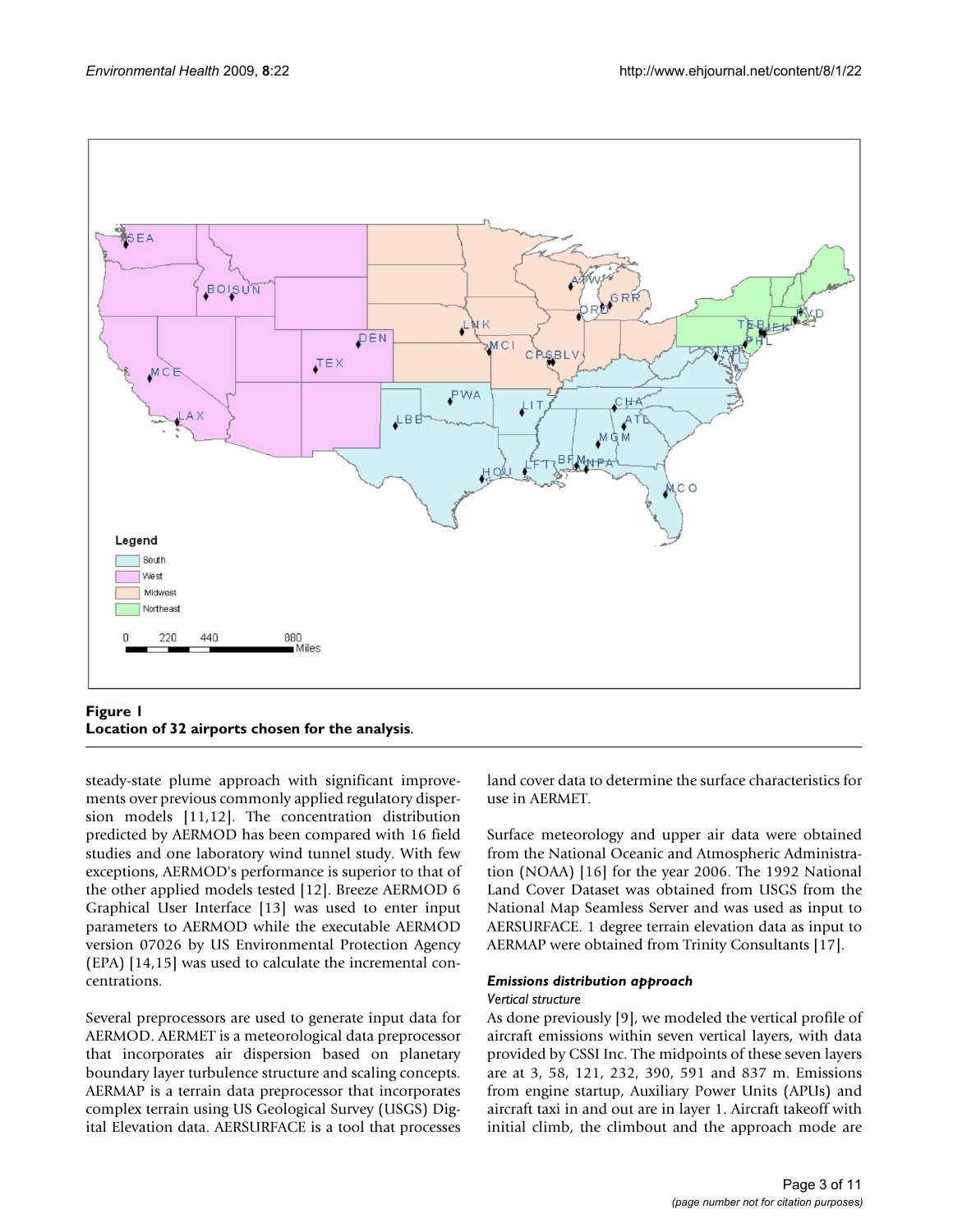divided among layers 1 to 7. For total hydrocarbon (THC) and volatile organic carbon (VOC) emissions, layer 1 contributes the majority of emissions. For the 32 chosen airports, 87 to 97 percent of THC and VOC emissions are from layer 1 with an average of 94 percent. As a comparison, for carbon monoxide and particulate matter, an average of 74 and 50 percent respectively are from layer 1. Because the contribution by layer did not vary substantially across airports, for the air toxics under study in this analysis, we modeled the contribution of each layer following the average percentage contribution for THC and VOC. This corresponded to 93.7%, 0.3%, 0.5%, 1.1%, 1.1%, 1.6%, and 1.6% from the first layer to the seventh layer respectively.

We treat the emissions within each layer as an area source, with the first layer modeled as a polygon area source approximating the shape of the airport and the rest of the layers modeled as circular area sources. The radius of the top layer is assumed to be 20 km – the horizontal threshold in EDMS. We approximate the radius of the bottom layer as 5 km, although it is modeled as a polygon area source with variable configurations across airports, and the radii of the layers in between were calculated by projecting the bottom layer to the top layer and assuming a cone-like shape. In the end, the top two layers are combined into one due to limitations within AERMOD for modeling area sources above 700 m. Therefore, we have a total of six layers with the highest layer at 591 m with a radius of 15.6 km.

#### *Temporal emission distribution*

Modeling detailed hourly emissions for each individual airport was infeasible, so we used the approach from EDMS [18], which modeled the temporal emission profiles of three airports – Providence/T.F. Green International Airport in Warwick, RI (PVD), Hartsfield-Jackson Atlanta International Airport (ATL), and Chicago O'Hare International Airport (ORD) – and developed rules for mapping other airports to these three airports [19]. For example, if the airport has less than or equal to the number of commercial operations that PVD has, then it was mapped to PVD, with the same relative emissions patterns. If the airport has more crossing runways than parallel runways, it was mapped to ORD. Otherwise, it was mapped to ATL. For the airports in the study sample, there are 7 with ATL type, 5 with ORD type and 20 with PVD type emission profiles (See Figure S1 in Additional File 1).

#### *Receptor selection*

We modeled pollutant dispersion within 50 km of each airport of interest, using the discrete receptor setting in AERMOD. This radius would be expected to capture the MIR, as the MIR would likely occur near the airport, but would not go beyond the recommended modeling distance for AERMOD. Although not all total population exposure would occur within this radius, a significant enough portion would generally be found to evaluate our core hypotheses. Within 5 km of the airport, a higher receptor density is used with receptor locations being the centroids of census block groups. Between 5 and 50 km of the airport, the receptors are the centroids of census tracts. Population data are based on year 2000 US Census data [20]. For the airports in the study sample, the number of receptors within 50 km of the airport ranges from less than 20 (for SUN in Idaho and TEX in Colorado) to nearly 4,000 (for JFK in New York and TEB in New Jersey) with an average of about 700.

#### *Pollutants modeled*

We focus on three air toxics with different chemical characteristics – benzene, 1,3-butadiene, and benzo [a]pyrene (BaP). We use benzene to represent conservative air toxics (i.e. non-reactive), 1,3-butadiene to represent reactive air toxics, and BaP to represent particulate air toxics (as a particle-bound polycyclic aromatic hydrocarbon). For 1,3 butadiene, modeling complex chemical reactions is beyond the scope of AERMOD. Instead, we assumed a half life of 2 hours, its half life reported in sunlight [21], to determine whether this leads to qualitatively different conclusions than seen for conservative air toxics. Both dry and wet deposition of BaP are modeled. For dry deposition, a mass median diameter of 0.1 μm with a fine mass fraction of 0.93 is used, based on the recommended values for polycyclic organic compounds from Appendix B of the report on Deposition Parameterizations for the Industrial Source Complex (ISC3) Model [22].

#### *Cancer potency factors*

For the three selected pollutants, we relied on standard inhalation unit risks to estimate health risks. Benzene is a known human carcinogen which has been associated with leukemia and other neoplastic conditions. Within the EPA's Integrated Risk Information System (IRIS) database, the inhalation unit risk of benzene was reported as a range, with values between 2.2  $\times$  10<sup>-6</sup> and 7.8  $\times$  10<sup>-6</sup> for lifetime exposure to 1  $\mu$ g/m<sup>3</sup> benzene in air [23]. Given the nature of our analysis, for which the core variability calculations and models are not dependent on the chosen cancer potency factor (as risks scale linearly with potency), we selected the average of this range of values (5  $\times$  10<sup>-6</sup>) for our potency estimate and do not formally address uncertainties within our primary analyses.

1,3-butadiene is also considered by the EPA to be a known human carcinogen, with an inhalation unit risk based on epidemiological evidence. The most recent value reported in IRIS is  $3 \times 10^{-5}$  for lifetime exposure to 1  $\mu$ g/m<sup>3</sup> in air [23]. Finally, BaP does not have an inhalation unit risk in the IRIS database, so we relied on an assessment con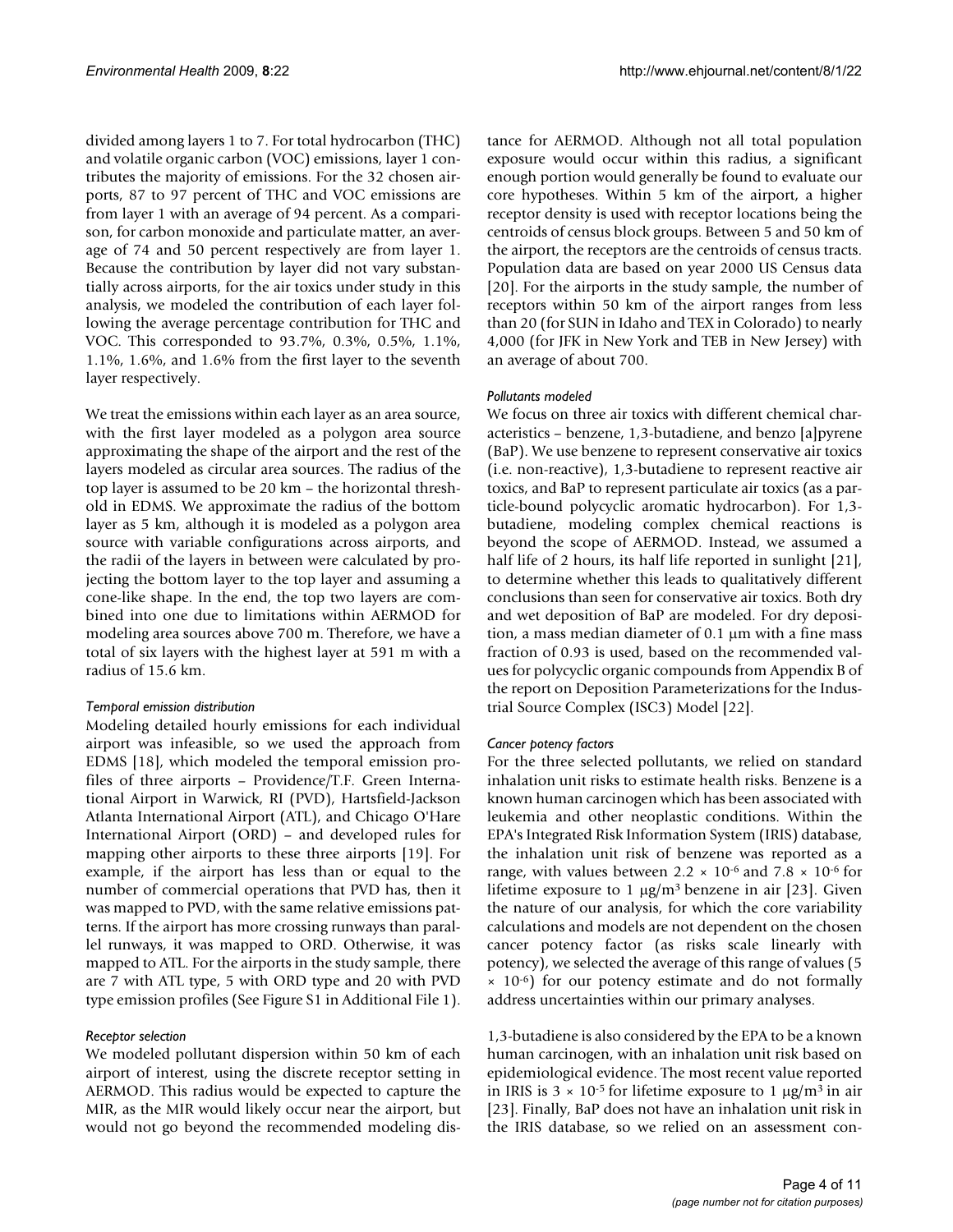ducted by the California Office of Environmental Health Hazard Assessment (OEHHA). OEHHA considered BaP to be genotoxic, and developed an inhalation unit risk of 1.1  $\times$  10<sup>-3</sup> for lifetime exposure to 1  $\mu$ g/m<sup>3</sup> in air based on a study of respiratory tract tumors in hamsters [24]. We recognize that BaP's risks may be influenced significantly by non-inhalation pathways, but focus herein on inhalation, given that BaP is being used as a representative of particlebound compounds rather than because of specific interest in BaP.

#### *Analytical framework*

For each of the pollutants and airports, we estimate the DMIRET, the total population risk at that level of emissions, and the population intake fraction (defined below). To estimate the DMIRET, we first identify the receptor location (i.e. census block group) in the modeling domain with the highest incremental concentration from aircraft emissions. This concentration is then combined with the corresponding cancer potency factor to estimate the increase in maximum individual cancer risk. Since AERMOD does not include non-linear atmospheric chemistry, we can then back-calculate the emission rate corresponding to the maximum individual risk threshold of 10-6, which is defined as the DMIRET.

We can then adjust the incremental concentration outputs at all receptors within 50 km of the airport to correspond with the DMIRET, and can directly estimate population cancer risk as the sum across receptors of population multiplied by incremental concentration, multiplied by the cancer potency factor. A component of this calculation is the total population exposure within 50 km of the airport per unit emissions, which we summarize using the metric of intake fraction (iF) – the fraction of a material released from a source that is inhaled or ingested [25]. We calculate iF by combining marginal concentration  $(C_i)$  and population count  $(P_i)$  at corresponding receptors within 50 km from the airport times a nominal breathing rate (BR) of 20  $m<sup>3</sup>$  per day divided by emission rate (Q), which can be represented as iF =  $(\Sigma C_i \times P_i) \times BR/Q$ . As none of the three pollutants studied have meaningful in-situ formation, this will capture population exposure per unit emissions for these pollutants. Once iF has been calculated, population risks at the DMIRET can be easily obtained by combining the emission rate (i.e. the DMIRET), iF, cancer potency factor, and nominal breathing rate. In our regression analyses, we consider predictors of variability in iF as well as the DMIRET, so that both individual risk and population risk findings from this study can be extrapolated to other airports not included in this study sample.

# *Regression analysis independent variables*

To help explain variability in the DMIRET and iF, we summarized several independent variables to represent local

meteorology, population near the airport, and distance from the airport to the nearest receptor. Meteorological variables include mixing height and wind speed. Three different ways of incorporating mixing heights are tested – annual average mixing height, the annual average of the maximum daily mixing height, and the harmonic mean mixing height (which theoretically captures the inverse relationship between mixing height and concentrations). For the population variable in the iF regression, we use total population within 50 km of the airport. For the DMI-RET regression, we consider two different ways of calculating the distance between the airport and the nearest receptor: the distance from the airport centroid to the nearest receptor, and the distance from the airport fenceline to the nearest receptor. We note that the nearest receptor may not be the receptor with the maximum individual risk, but this represents a variable available for an airport prior to conducting any dispersion modeling. Table S1 (see Additional file 2) summarizes the values of these independent variables.

# **Results and discussion** *Summary statistics*

Table 1 lists the emission thresholds (DMIRET) corresponding to  $1 \times 10^{-6}$  cancer risks for benzene, 1,3-butadiene and BaP at the maximally exposed receptor location across the 32 airports as well as the summary statistics such as the mean, standard deviation, minimum and maximum. Intake fractions are also listed in Table 1 for comparison. First considering the DMIRET, there is approximately 100-fold variation across airports for all three pollutants. The mean DMIRET is 10, 2 and 0.05 metric tons per year for benzene, 1,3-butadiene and BaP respectively, but values at individual airports differ from the mean by an order of magnitude in either direction. Of note, the maximum individual risk occurs at the same receptor for all three pollutants at all airports. This receptor is the receptor with the minimum distance to the airport in many cases, or one of the receptors with the closest distances in the rest of the cases.

The mean intake fractions for the three pollutants modeled are on the order of 10-5, meaning that for every metric ton of aircraft pollutants emitted from airports, on average 10 g is inhaled by all residents within 50 km of the airport. Although the 50 km radius somewhat complicates comparisons with studies generally using larger radii, these values are on average slightly greater than previously reported for primary pollutants from power plants [26,27] and similar to those previously reported for mobile sources [28,29]. This would be anticipated given that 94% of VOC emissions from airplanes are at ground level, similar to mobile sources, while power plants usually have tall stack heights. For iF, the variation across airports is even larger than for DMIRET, with an approximate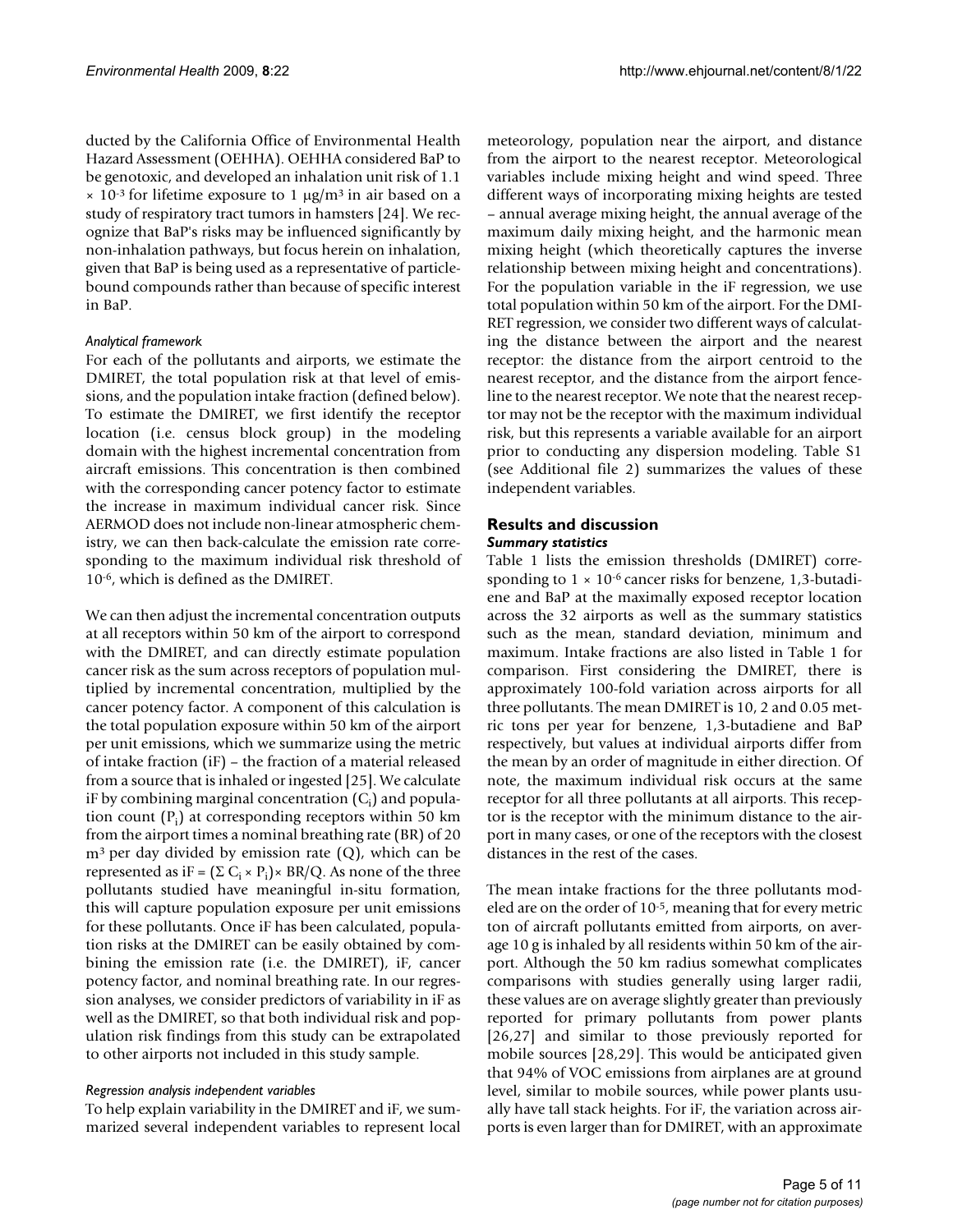|                             |           | iF            |           | <b>DMIRET</b>                |                                    |                    |
|-----------------------------|-----------|---------------|-----------|------------------------------|------------------------------------|--------------------|
| Airport                     | Benzene   | I,3-butadiene | BaP       | Benzene<br>(metric ton/year) | I,3-butadiene<br>(metric ton/year) | BaP<br>(kg/year)   |
| ATL                         | 8.2E-06   | 4.3E-06       | 7.8E-06   | 5.0                          | 0.86                               | 23                 |
| ATW                         | I.6E-06   | 9.3E-07       | $1.6E-06$ | 39                           | 7.7                                | 180                |
| <b>BFM</b>                  | 7.1E-06   | 5.0E-06       | 6.8E-06   | 0.82                         | 0.14                               | 3.8                |
| BIV                         | 2.3E-06   | I.6E-06       | 2.2E-06   | 6.3                          | $\mathsf{L}\mathsf{I}$             | 29                 |
| <b>BLV</b>                  | 2.0E-06   | 7.2E-07       | I.8E-06   | 21                           | $6.0\,$                            | 100                |
| <b>BOI</b>                  | $I.IE-05$ | 7.0E-06       | I.0E-05   | 2.7                          | 0.46                               | 12                 |
| <b>BOS</b>                  | $I.4E-05$ | I.0E-05       | $1.4E-05$ | 3.0                          | 0.51                               | 4                  |
| <b>CHA</b>                  | 4.7E-06   | 3.6E-06       | 4.5E-06   | 1.6                          | 0.27                               | 7.3                |
| CPS                         | $I.IE-05$ | 7.0E-06       | $1.0E-05$ | 1.4                          | 0.24                               | 6.3                |
| DEN                         | 2.1E-06   | 8.4E-07       | I.9E-06   | 4                            | 2.6                                | 66                 |
| <b>GRR</b>                  | 2.5E-06   | $1.3E-06$     | 2.4E-06   | 24                           | 4.8                                | 110                |
| HOU                         | I.9E-05   | $I.IE-05$     | I.8E-05   | 1.9                          | 0.32                               | 8.6                |
| <b>IAD</b>                  | 9.9E-06   | 4.4E-06       | 9.1E-06   | $\overline{10}$              | 1.9                                | 47                 |
| JFK                         | 5.8E-05   | 3.3E-05       | $5.5E-05$ | 4.0                          | 0.71                               | 9                  |
| $\ensuremath{\mathsf{LAX}}$ | 3.4E-05   | 2.0E-05       | 3.2E-05   | 3.9                          | 0.69                               | $\,$ l $\,$ 8 $\,$ |
| LBB                         | 4.8E-07   | 3.0E-07       | 4.6E-07   | 17                           | 2.9                                | $76\,$             |
| <b>LFT</b>                  | 5.6E-06   | 3.5E-06       | 5.3E-06   | 5.8                          | $\mathsf{L}\mathsf{I}$             | 27                 |
| LIT                         | 3.5E-06   | 2.6E-06       | 3.4E-06   | 2.8                          | 0.47                               | 13                 |
| <b>LNK</b>                  | 3.2E-06   | 2.3E-06       | 3.0E-06   | 3.1                          | 0.53                               | 4                  |
| ${\sf MCE}$                 | 4.6E-06   | 3.6E-06       | 4.4E-06   | 2.3                          | 0.40                               | $\mathbf{H}% _{0}$ |
| MCI                         | 2.4E-06   | $I.IE-06$     | 2.2E-06   | 7.3                          | 1.3                                | 34                 |
| <b>MCO</b>                  | 7.4E-06   | 2.8E-06       | 6.9E-06   | 9.6                          | 1.8                                | 45                 |
| <b>MGM</b>                  | 3.6E-06   | I.8E-06       | 3.3E-06   | 4.5                          | 0.88                               | 21                 |
| <b>NPA</b>                  | 5.0E-06   | 3.0E-06       | 4.7E-06   | 1.8                          | 0.31                               | 8.2                |
| ORD                         | 2.6E-05   | $1.4E-05$     | 2.4E-05   | 5.6                          | 0.99                               | 26                 |
| PHL                         | I.9E-05   | $I.IE-05$     | $1.8E-05$ | 3.4                          | 0.58                               | 16                 |

**Table 1: Intake fraction (iF) and de minimis individual risk emission threshold (DMIRET) values for the 32 airports, reported to two significant figures.**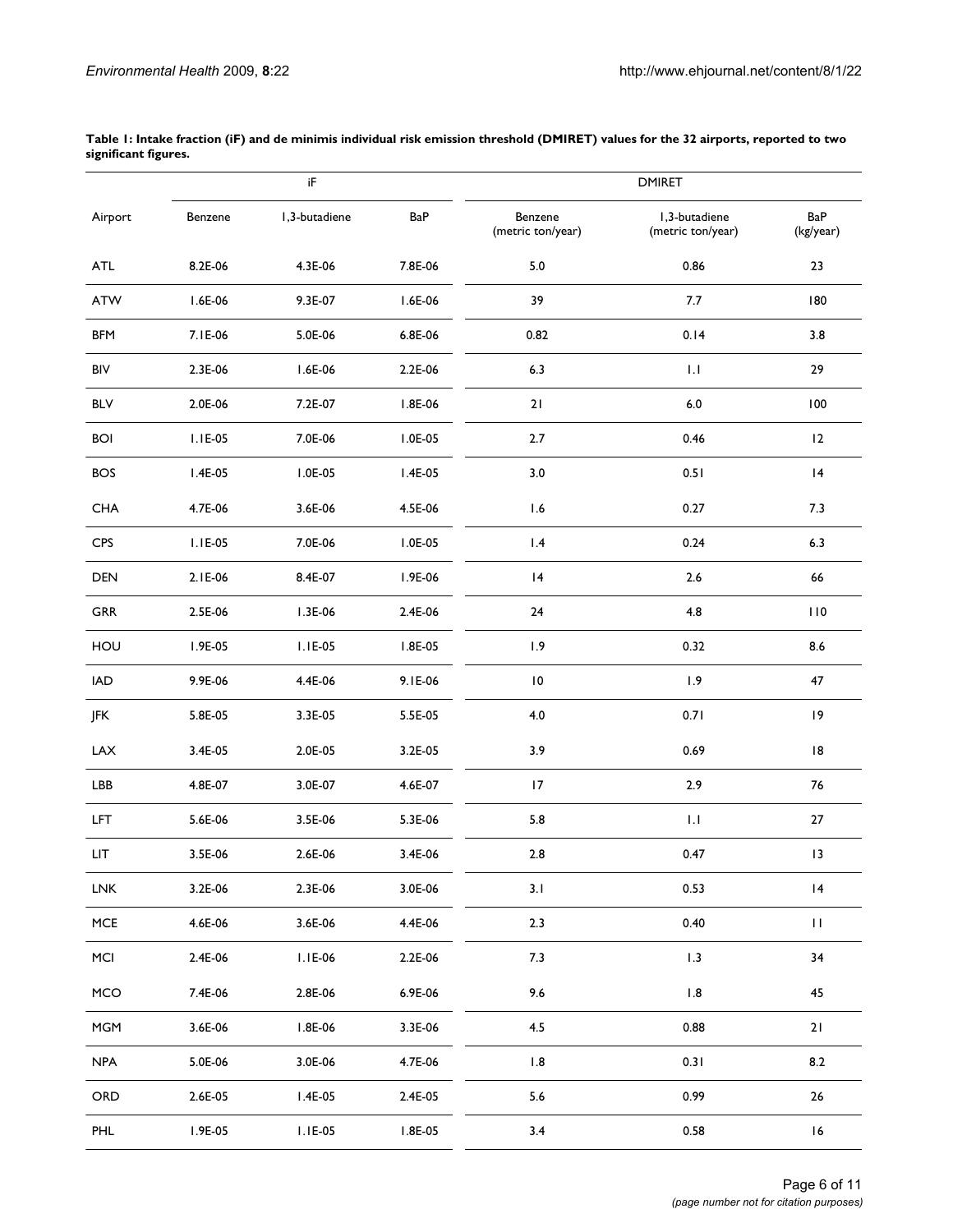| <b>PVD</b> | $1.2E-05$ | 8.3E-06    | 1.2E-05   | $\mathsf{I}$ .4 | 0.24 | 6.6 |
|------------|-----------|------------|-----------|-----------------|------|-----|
| <b>PWA</b> | 4.8E-06   | 3.5E-06    | 4.6E-06   | 3.0             | 0.51 | 4   |
| <b>SEA</b> | $1.2E-05$ | 7.1E-06    | $1.2E-05$ | 1.8             | 0.31 | 8.4 |
| <b>SUN</b> | I.7E-07   | $1.3E-07$  | $1.7E-07$ | 4               | 2.5  | 65  |
| TEB        | 2.9E-05   | $1.6E-0.5$ | 2.7E-05   | 1.9             | 0.32 | 8.6 |
| <b>TEX</b> | 5.2E-08   | 2.7E-08    | 4.9E-08   | 110             | 30   | 520 |
| Mean       | I.0E-05   | 6.0E-06    | 9.6E-06   | $\overline{10}$ | 2.3  | 49  |
| Min        | 5.2E-08   | 2.7E-08    | 4.9E-08   | 0.82            | 0.14 | 3.8 |
| Max        | 5.8E-05   | 3.3E-05    | 5.5E-05   | 110             | 30   | 520 |
| SD         | $1.2E-05$ | 6.9E-06    | $1.2E-05$ | 20              | 5.4  | 94  |

**Table 1: Intake fraction (iF) and de minimis individual risk emission threshold (DMIRET) values for the 32 airports, reported to two significant figures.** *(Continued)*

1000-fold difference between the minimum and the maximum. It should be noted that a high iF indicates that a unit change in emissions would have a greater influence on total population risk, given the greater total population exposure, while a low DMIRET indicates that a unit change in emissions would have a greater influence on maximum individual risk.

Among the three pollutants studied, benzene has the highest iF, as it is modeled as a conservative pollutant. BaP is generally similar to benzene, with somewhat lower values for 1,3-butadiene, indicating that the removal rate due to wet and dry deposition for BaP is somewhat less than due to chemical reactions for 1,3-butadiene. Considering the pollutant concentrations at the same emission rates, the average ratio of 1,3-butadiene to benzene across all the different receptor locations in the modeling domain is 0.43, versus 0.92 for the average ratio of BaP to benzene. As expected, the ratios for the receptors closer to the airport are close to 1 (ratios of 0.90 and 0.97 for 1,3-butadiene to benzene and BaP to benzene, respectively), while the same ratios for receptors about 50 km from the airport are 0.22 and 0.87, respectively. This emphasizes that pollutant characteristics will have a smaller effect on maximum individual risk than on population risk.

We can estimate the population cancer risk at the DMIRET for each airport, which addresses the question of whether having the identical maximum individual cancer risk across airports would lead to similar population risks. The population cancer risk at the DMIRET can be calculated as DMIRET  $\times$  iF  $\times$  potency factor/BR. The population cancer risk at the DMIRET varies by nearly two orders of magnitude across airports (factor of 99 difference between minimum and maximum population risk for benzene, factor of 71 difference for 1,3-butadiene, and factor of 93 difference for BaP). The airports with the highest population risk at the DMIRET are those that have a high iF, such as JFK, ORD, and LAX, and the population risk is not significantly correlated with the DMIRET itself (correlation coefficient of -0.09 for benzene,  $p = 0.62$ ).

Another way of considering the difference in prioritization between a population risk and maximum individual risk approach is to consider the implications of a unit change in emissions on both endpoints. For example, at JFK, a one metric ton/year increase in benzene emissions would result in a population risk increase of 0.04 lifetime cancer cases (the highest value across all airports), as the product of an iF of  $5.8 \times 10^{-5}$  and the potency of 5  $\times$  10<sup>-6</sup> per  $\mu$ g/m<sup>3</sup>, divided by the nominal breathing rate of 20 m3/day with appropriate unit conversions. As a comparison, the one metric ton/year increase in benzene emissions would result in a maximum individual risk increase of 2.5  $\times$  10<sup>-7</sup>, given a DMIRET of 4 metric tons/ year (corresponding to a maximum individual risk of 10- 6). This is near the median of the maximum individual risk increase across airports. Figure S2 (see Additional file 3) demonstrates the generally weak association between the population risk increase and maximum individual risk increase per unit increase in benzene emissions. This is driven by the relatively weak correlation between the iF and the DMIRET (the correlation coefficient between these two measures for benzene is -  $0.27$ ,  $p = 0.13$ ). This is not surprising as different factors influence total population exposure and maximum individual exposure, which we analyze more systematically in the regression analysis.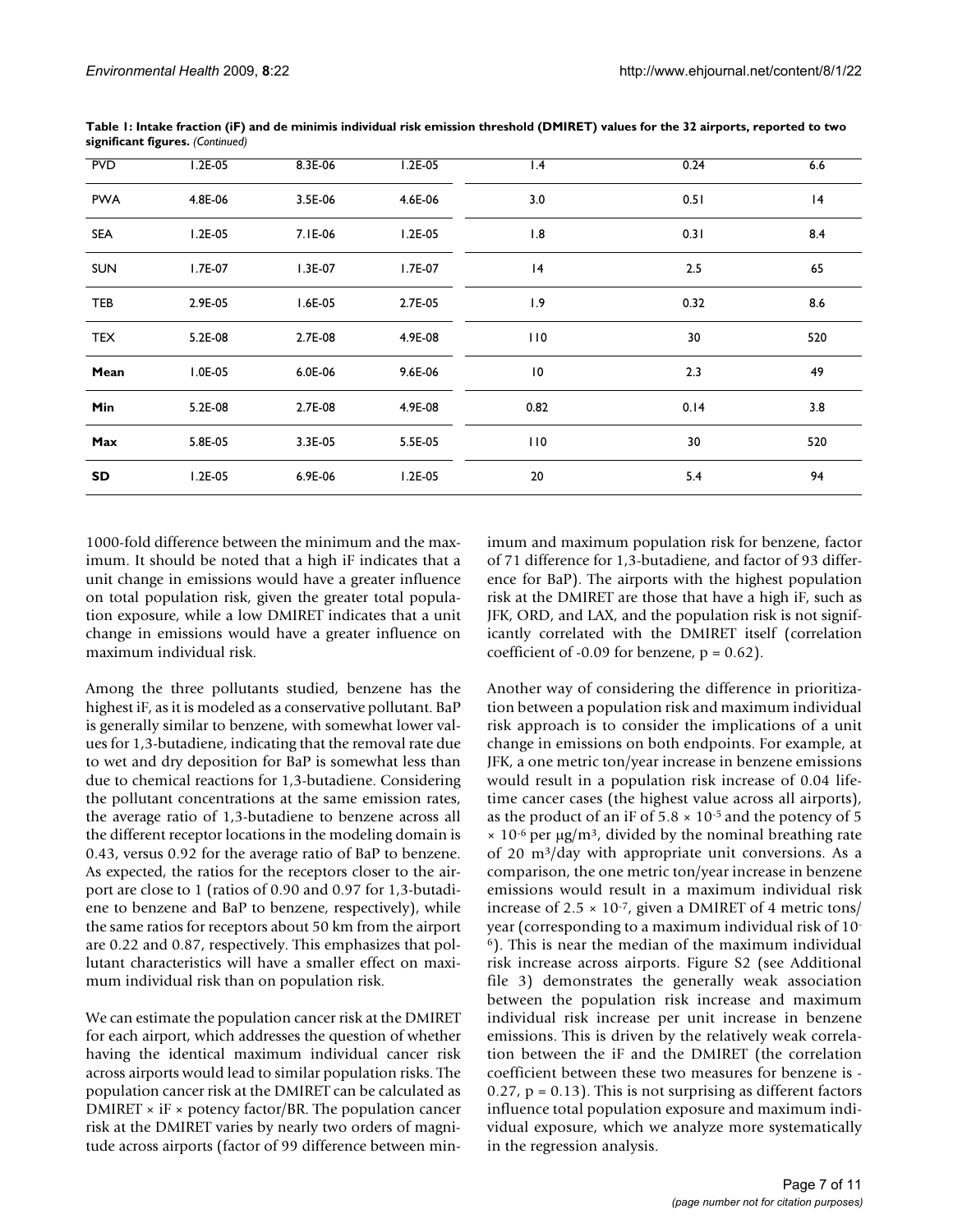# *Regression analysis*

In univariate regressions, the most significant predictor of DMIRET is distance to airport, with greater significance for distance from airport centroid to receptors. There is a nonlinear relationship between DMIRET and distance, which is anticipated given standard Gaussian dispersion concepts, in which the relationship between pollutant concentration and downwind distance is reflected in the dispersion coefficient(s). We tried different transformations on the distance variable as well as on the DMIRET (dependent variable), of which the log transformation on the DMIRET turns out to work best. Figure S3 (see Additional file 4) shows how the log-transformed benzene DMIRET increases approximately linearly with distance. The plots for 1,3-butadiene and BaP are similar to that for benzene. In multivariate models (Table 2), both the distance variable and a log-transformed annual average mixing height variable are significant ( $p < 0.05$ ). These regressions explain 74–75% of the variability in DMIRET across the three pollutants. The log transformation on mixing height improves the model fit, and there is no significant difference in model fit using the three different mixing height measures.

Turning to intake fractions, given the definition of iF, we construct no-intercept models considering total population and the product of population and mixing height (since intake fraction should be zero if there is no exposed population). As anticipated, total population is a highly significant predictor, and the product of population and average daily mixing height is also significant at the p < 0.05 level (Table 3). The final regression equations therefore reinforce that iF will increase linearly with population, but with a slope that is lower in areas with greater mixing heights and therefore lower concentrations per unit emissions. These regressions explain 93–95% of the variability in intake fraction across the three pollutants, although the  $R<sup>2</sup>$  should be interpreted with care for nointercept models.

Figure S4 (See Additional file 5) shows how benzene intake fraction increases approximately linearly with population within 50 km from airports. For 1,3-butadiene and BaP, the plots are similar, but with slightly different slopes. The one outlier from this linear relationship is TEB (Teterboro, New Jersey). This can be explained by the fact that TEB is in a relatively less populated area but is within 50 km of New York City. Thus, it has a similar total population within 50 km as JFK (the other high-population point on Figure S4), but that population is disproportionately found at longer distances from the airport where incremental concentrations from TEB are lower. If we had constructed regressions including population within various radii, our predictive power would have increased further, but we retain the model shown in Table 3 to be parsimonious.

#### *Uncertainty and sensitivity analyses*

Although the DMIRET and iF values in Table 1 are presented without uncertainty bounds, numerous factors contribute uncertainty to these values. Meteorological factors, airport emissions characterization, and other atmospheric dispersion model inputs influence both values, and the DMIRET is also affected by the assumed cancer potency value. As the DMIRET will scale linearly with potency, uncertainty bounds could be readily calculated if the uncertainties in potency were fully characterized. This could allow a decision maker to determine, for example, the emission rate that would not exceed a 10-6 maximum individual cancer risk with 95% confidence. In addition, in situations where potency ranges are reported (as for benzene), it could be determined whether the emissions from an airport would exceed a 10-6 maximum individual cancer risk for any of the values within that range. As the range for benzene does not reflect a formal confidence interval and no such uncertainty characterization is available for the other air toxics, we do not formally incorporate uncertainty in potency, but recognize that the

|  | Table 2: Parameter estimates for de minimis individual risk emission threshold regressions for different pollutants. |  |  |
|--|----------------------------------------------------------------------------------------------------------------------|--|--|
|  |                                                                                                                      |  |  |

| Dependent Variable                                | <b>Independent Variables</b>                                                      |                                      |                          |      |
|---------------------------------------------------|-----------------------------------------------------------------------------------|--------------------------------------|--------------------------|------|
|                                                   | Distance between nearest census block<br>group centroid and airport centroid (km) | Log annual average mixing height (m) | Intercept $\mathbb{R}^2$ |      |
| Log benzene emission threshold<br>(kg/year)       | 0.683<br>$($ < 0.000 l)                                                           | 1.43<br>(0.019)                      | $-1.65$<br>(0.66)        | 0.74 |
| Log 1,3-butadiene emission threshold<br>(kg/year) | 0.751<br>(                                                                        | 1.40<br>(0.028)                      | $-3.23$<br>(0.41)        | 0.75 |
| Log BaP emission threshold (g/year)               | 0.687<br>(                                                                        | 1.42<br>(0.021)                      | $-0.019$<br>(0.995)      | 0.74 |

P-values are listed below regression coefficients.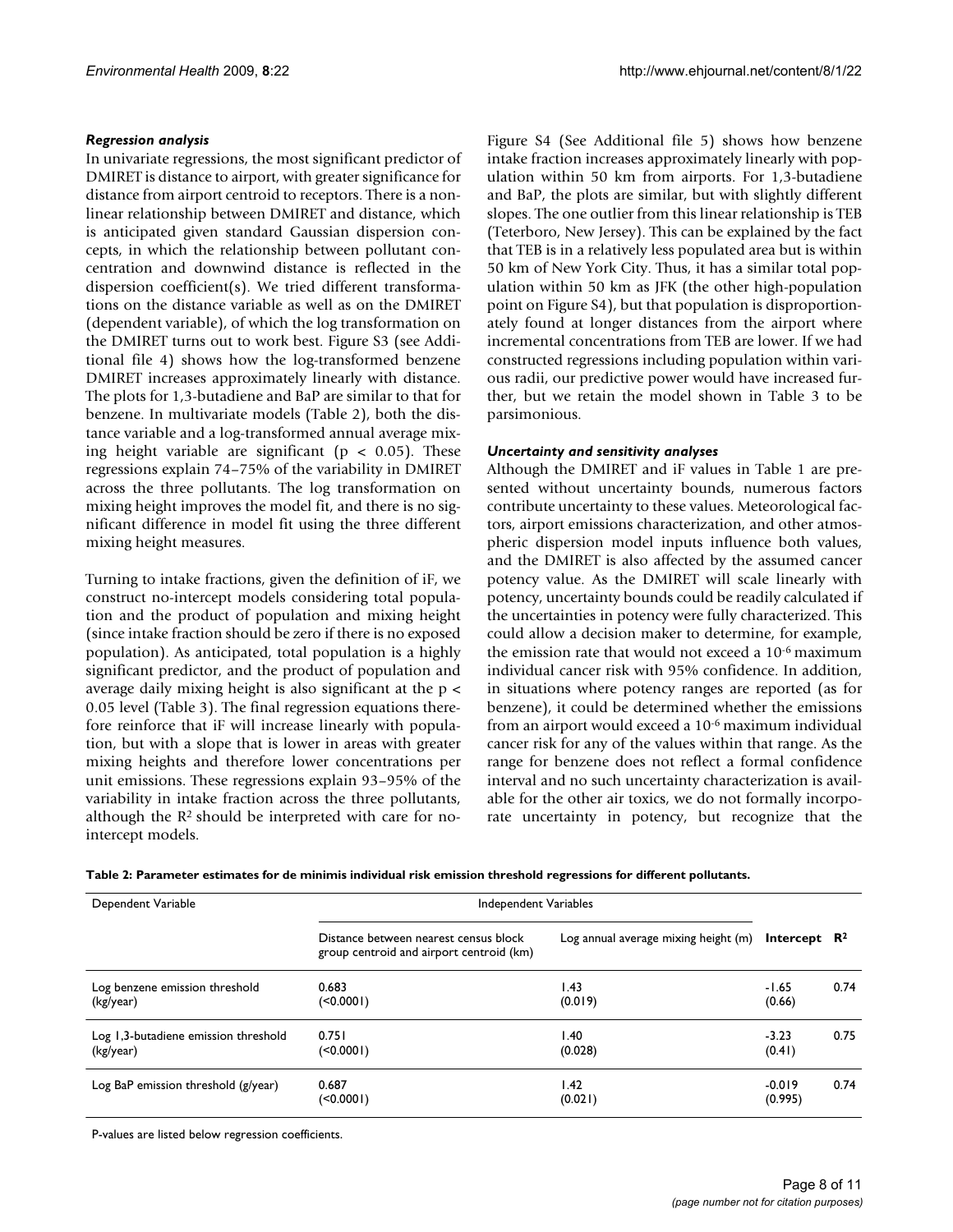| Dependent Variable | Independent Variables                  |                                                            |      |
|--------------------|----------------------------------------|------------------------------------------------------------|------|
|                    | Population within 50 km of the airport | Product of Population and annual average mixing height (m) |      |
| Benzene iF         | $8.18 \times 10^{-12}$<br>(<0.0001)    | $-7.05 \times 10^{-15}$<br>(                               | 0.95 |
| 1.3-butadiene iF   | $4.78 \times 10^{-12}$<br>(<0.0001)    | $-4.19 \times 10^{-15}$<br>(                               | 0.93 |
| BaP iF             | $7.69 \times 10^{-12}$<br>(50.0001)    | $-6.59 \times 10^{-15}$<br>$($ < 0.000 l)                  | 0.95 |

**Table 3: Parameter estimates for intake fraction regressions for different pollutants.**

P-values are listed below regression coefficients.

DMIRET values in Table 1 should be interpreted with caution given these uncertainties.

In addition, to illustrate some of the uncertainties associated with our atmospheric modeling, we conducted sensitivity analyses for concentration estimates from one airport (PVD) using meteorological input from a different year and characterizing airport emissions as a volume source rather than as an area source. Note that a volume source is essentially an area source with a third dimension of height. When meteorological data for 2007 are used, the maximum annual average concentration found in the modeling domain is 44 percent lower than the base case (meteorological data from 2006), possibly due to a combination of faster wind speed but lower mixing height that were observed in year 2007. This means that the MIR is 44 percent lower and the corresponding DMIRET will be 79 percent (1/0.56) higher. The population intake fraction is 46 percent lower than the base case, possibly mainly due to the lower mixing height that was observed in year 2007 and which translates to 46 percent lower population risk for the same emission rate. When a volume source is used instead of an area source, the results are most sensitive to settings in the first layer, where more than 90 percent of the emissions are from. For example, the size of the lateral dimension of the volume source in the first layer can change the maximum concentration in the domain by as much as 68 percent from the base case value. The corresponding intake fraction values are not as sensitive to the volume source parameter settings, which stayed within 10 percent of the base case value. While these quantitative results do not necessarily generalize to all airports, they emphasize that the DMIRET and population risk estimates should not be considered as absolute values, but would vary across years and include uncertainties beyond the potency uncertainties described above.

#### *Limitations*

Multiple limitations influence the interpretation of our findings. First, our analyses only characterized the emission rates from aircraft that would lead to 10-6 maximum individual risk for individual air toxics, omitting non-aircraft sources at the ground level and the cumulative effect of multiple exposures. However, previous studies [5] have shown that aircraft dominate the air toxics risks from airports, the vertical emissions profile indicates that model outputs for ground-level sources would be similar, and our methods are readily generalizable to a cumulative risk framework. The fact that the DMIRET was highly correlated between pollutants with differing chemical characteristics (correlation coefficient > 0.99 for all three pollutants we studied) indicates that model outputs for one pollutant could be readily extrapolated to other pollutants without complex chemical reactions or extensive in-situ formation. Similarly, given the linearity in the system, the emission threshold associated with other individual risk levels of interest could be quickly ascertained. Treating all aircraft emissions as area sources clearly omits some important spatial heterogeneity, especially given the runway configurations and correlation between flight patterns and wind direction, and modeling the time-varying emissions of individual aircraft at all airports was well beyond the scope of this study. Our methodology is clearly generalizable, but the magnitude and location of the MIR could differ if these complexities were taken into account.

In addition, as we were lacking comprehensive emission inventories for all airports, we could not directly interpret the DMIRET in relation to the actual or anticipated emission rates, which complicates interpretability. In other words, although the DMIRET is lowest for BaP given its potency, the emissions of BaP would be anticipated to be much lower than the emissions of benzene or 1,3-butadiene. Preliminary examination of estimated air toxics emissions for PVD, ORD, and ATL suggest that current emissions from these airports would exceed a 10-6 MIR for benzene and 1,3-butadiene but not BaP, but more comprehensive analyses (including formal examination of key sensitivities and uncertainties) would be needed to draw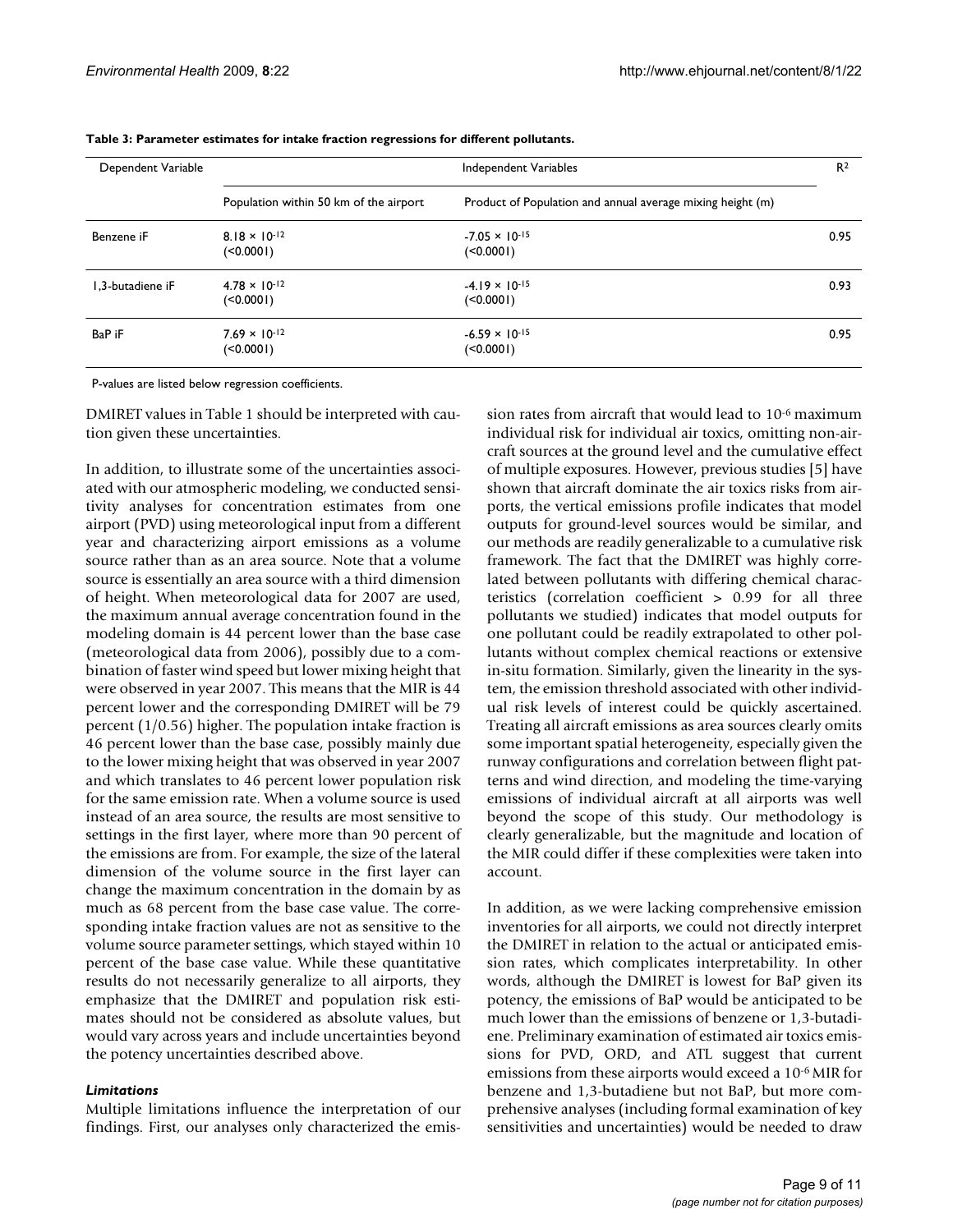policy-relevant conclusions for these and other airports. If flight activity proved to be a reasonable proxy of emissions, this could provide another indicator that could be combined with estimates of DMIRET and iF to yield rapid yet reasonable interpretations. More generally, useful conclusions could potentially be drawn even for airports lacking comprehensive emissions inventories. For example, if a very small airport would need to have emissions greater than those from a very large airport to exceed a defined MIR threshold, it could be concluded that the MIR threshold would not likely be exceeded.

# **Conclusion**

In spite of these limitations, our analyses corroborate our hypotheses and demonstrate the viability of our approach. Using state-of-the-art four-dimensional emissions characterization and atmospheric dispersion modeling, we demonstrated that both the emission rate contributing to a 10-6 maximum individual risk and the total population exposure within 50 km of the airport per unit emissions vary substantially across airports but can be predicted with reasonable precision using easy to obtain variables, such as distance from the airport, total population, and mixing height. These results provide a method to quickly but reasonably determine the likelihood of public health impacts of concern for airport modifications or expansions. In addition, there is low correlation between the emission rate contributing to a 10-6 maximum individual risk and the total population risk within 50 km of the airport at that emission rate, emphasizing that decisions based solely on one factor may not be optimal for the other factor. Our methods can be generalized to other source categories and can be expanded to include other pollutants with non-threshold dose-response curves in future assessments.

# **Abbreviations**

ATL: Hartsfield-Jackson Atlanta International Airport; BaP: Benzo [a]pyrene; BR: Breathing rate; DMIRET: de minimis individual risk emission threshold; EDMS: Emissions and Dispersion Modeling System; EPA: Environmental Protection Agency; HAP: Hazardous air pollutants; iF: Intake Fraction; IRIS: Integrated Risk Information System; ISC: Industrial Source Complex model; JFK: John F. Kennedy International Airport in New York City; LAX: Los Angeles International Airport in Los Angeles; MACT: Maximum available control technology; MIR: Maximum individual risk; NOAA: National Oceanic and Atmospheric Administration; OEHHA: Office of Environmental Health Hazard Assessment; ORD: O'Hare International Airport in Chicago; PVD: Providence/T.F. Green International Airport in Warwick, RI; SUN: Friedman Memorial Airport in Hailey, Idaho; TEB: Teterboro Airport in Teterboro, New Jersey; TEX: Telluride Regional Airport in Telluride, Colorado; THC: Total hydrocarbon; USGS - US Geological Survey; VOC: Volatile organic carbon

# **Competing interests**

The authors declare that they have no competing interests.

# **Authors' contributions**

YZ collected input data and carried out the atmospheric modeling, conducted the statistical analysis and drafted the manuscript. JIL conceived of the study, helped refine the analysis and revised the manuscript. All authors read and approved the final manuscript.

# **Additional material**

# **Additional file 1**

*Relative emission profiles by hour of day and day of week for three template airports. The plots in this file show the relative emission profile by hour of day as well as day of week for ATL, ORD and PVD. Note that all emissions are relative to the maximum value by hour of day or day of week, which is assigned a value of 1.0.*

Click here for file

[\[http://www.biomedcentral.com/content/supplementary/1476-](http://www.biomedcentral.com/content/supplementary/1476-069X-8-22-S1.doc) 069X-8-22-S1.doc]

# **Additional file 2**

*Distribution of independent variables and summary statistics at 32 airports. The data in this table summarize the values of the independent variables at the 32 airports under study.* Click here for file [\[http://www.biomedcentral.com/content/supplementary/1476-](http://www.biomedcentral.com/content/supplementary/1476-069X-8-22-S2.doc) 069X-8-22-S2.doc]

# **Additional file 3**

*Increase in maximum individual cancer risk and total population cancer risk within 50 km of the airport from benzene for a 1 metric ton/ year increase in emissions at each airport. This figure demonstrates the generally weak association between the population risk increase and maximum individual risk increase per unit increase in benzene emissions.* Click here for file

[\[http://www.biomedcentral.com/content/supplementary/1476-](http://www.biomedcentral.com/content/supplementary/1476-069X-8-22-S3.doc) 069X-8-22-S3.doc]

# **Additional file 4**

*Benzene de minimis individual risk emission threshold with a natural logarithm transformation vs. distance between the nearest census block centroid and the airport centroid. This figure shows the log-transformed benzene DMIRET increases approximately linearly with distance.* Click here for file

[\[http://www.biomedcentral.com/content/supplementary/1476-](http://www.biomedcentral.com/content/supplementary/1476-069X-8-22-S4.doc) 069X-8-22-S4.doc]

# **Additional file 5**

*Benzene intake fractions vs. population within 50 km of airports. This figure shows how benzene intake fraction increases approximately linearly with population within 50 km from airports.* Click here for file [\[http://www.biomedcentral.com/content/supplementary/1476-](http://www.biomedcentral.com/content/supplementary/1476-069X-8-22-S5.doc) 069X-8-22-S5.doc]